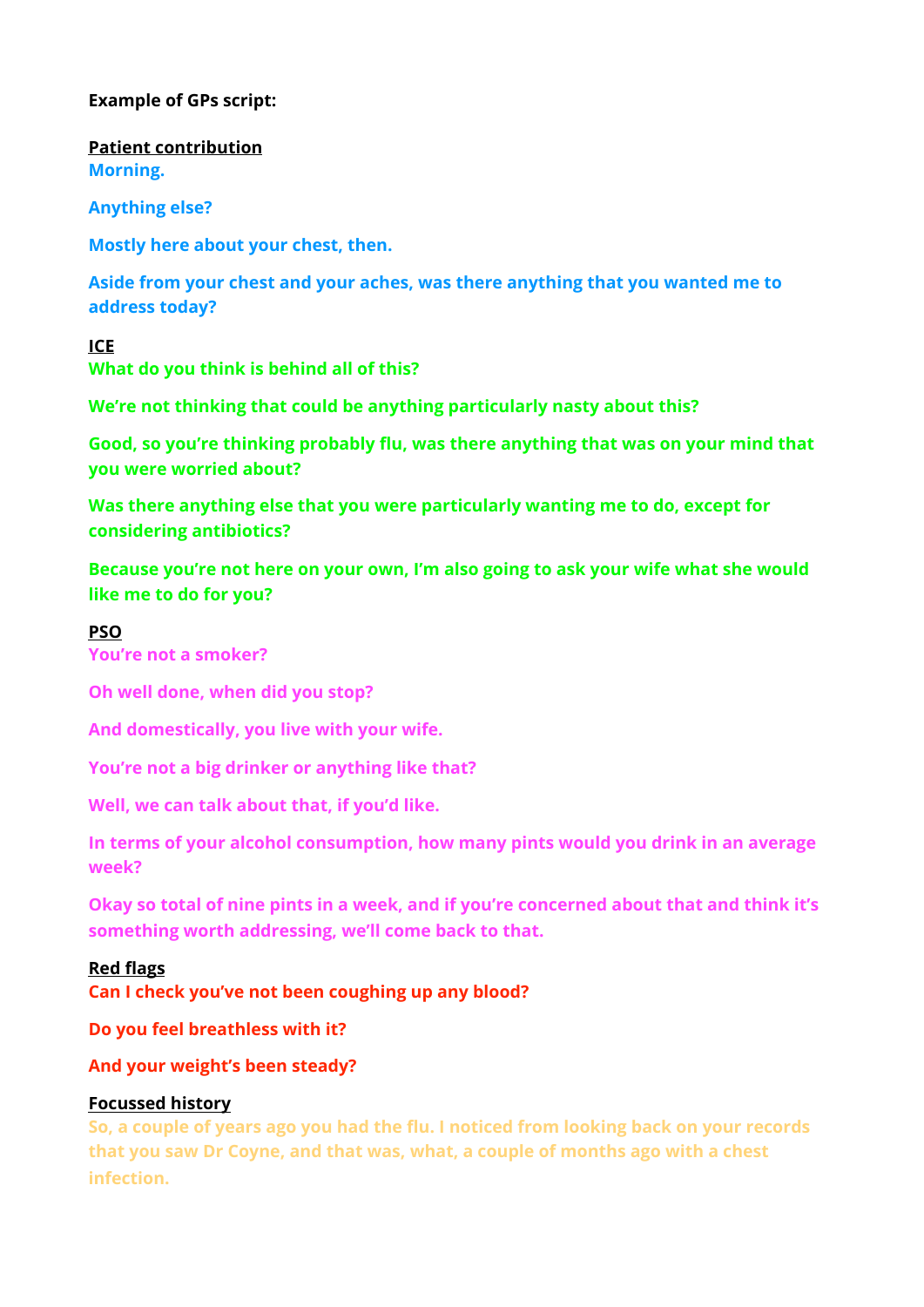**Okay, that was better, and you had no symptoms for at least a month before coming back with this?** 

**Generally speaking, how is your chest usually?** 

**You're not prone to chest problems?**

**I've noticed you use a walking stick.** 

**Do you feel breathless with it?** 

**Is that normal for you?** 

**So that's not really changed a great deal; so no more breathless than usual?** 

**Yeah, okay. But you get about alright?** 

**What colour's your spit at the moment?** 

**You're not wheezy at all?** 

# **You've never had asthma before?**

# **Focussed examination**

**Would you mind slipping your jumper and your jacket off for me, and then we'll check you over.** 

**Do you want to - if you turn yourself round we're going to listen to the back of your chest, if that's okay. Breathe away. Lovely. No pain in your face at all?** 

**With you being an ex-smoker, would you mind doing this blowing test for me?** 

**Deep breath in, and blow hard and fast. You're going to put your lips right around the outside of that pipe and blow hard. Good numbers, so 420, that's really good. Take yourself a seat, and I'm going to check your temperature and your oxygen levels. We'll get you to put yourself back together in a second. So, on your finger there if you wouldn't mind, and that's going to check your temperature. Your temperature's good, your oxygen levels are good, your pulse is normal. Okay, pop your jumper back on.** 

# **Identify problem and explain diagnosis**

**So, I think that this is a flu-like illness.** 

**I think you're absolutely right. Your chest is okay at the moment, and you're coughing up some yellowy-green phlegm at the moment.** 

# **Check understanding**

**Does that all make sense? Do you have any questions?** 

## **Develops management plan / shares management plan**

**So, antibiotics don't usually help at this stage of an illness to be fair, under most circumstances, but there are circumstances where we would think of antibiotics for you.**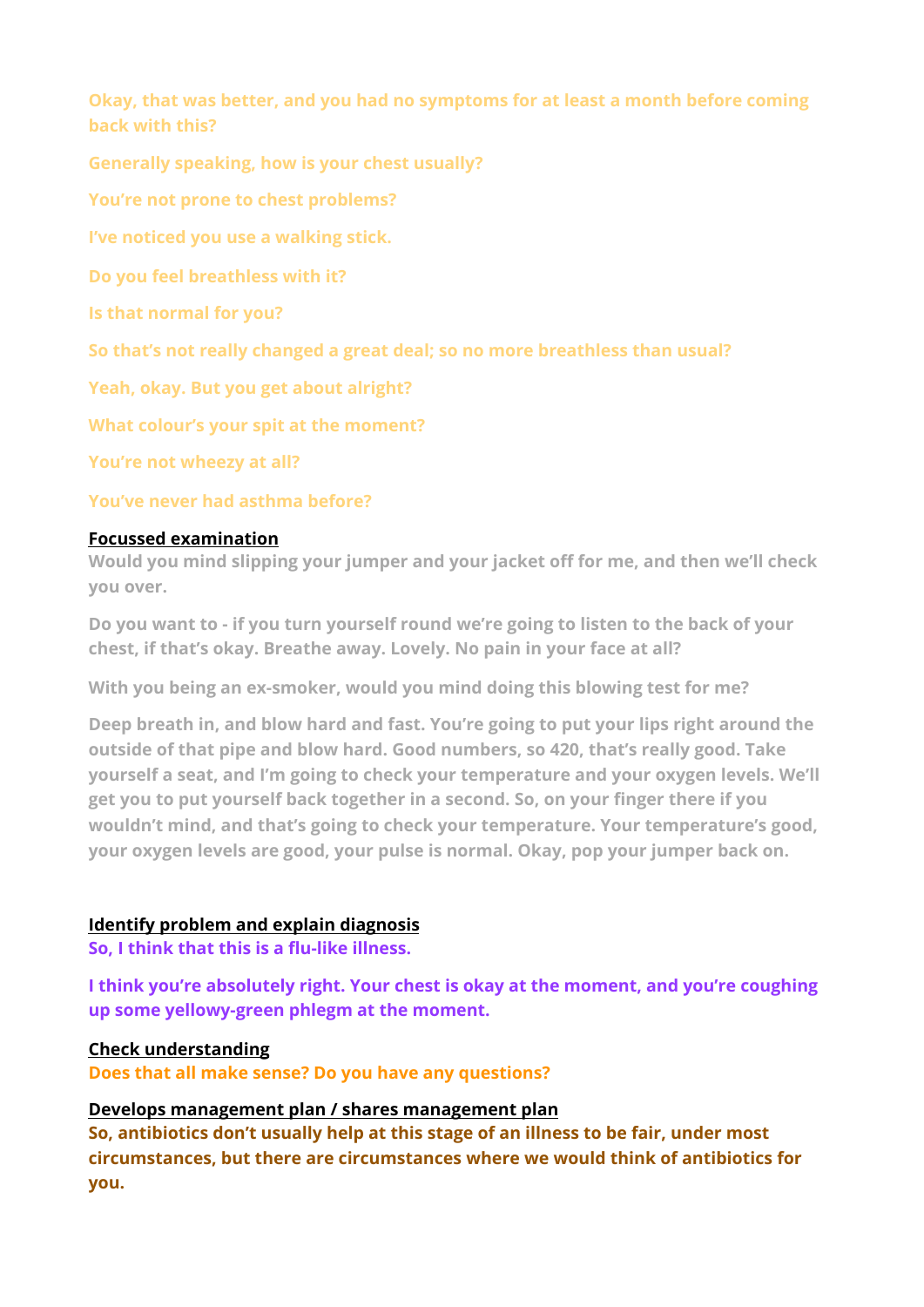**No, absolutely, and I know that you weren't expecting antibiotics, but the government is encouraging me to offer people who've got flu-like illnesses at this time of year an anti-viral treatment that you can take. But, it gives you very marginal benefits, so it might draw the end of the illness by about half a day. So, marginal benefits. So, it's worthwhile taking symptomatic treatment to help you with the fever, so we're talking about things like paracetamol. Have you ever used ibuprofen?** 

**You're not prone to ulcers in your stomach? And you don't have high blood pressure or anything like that?** 

**So, ibuprofen you could use, and it's more effective for a fever, but it is slightly more risky for the stomach, so you might want to stick to paracetamol in the first instance. So, 2 tablets of paracetamol four times a day, which your wife has been using, and that will help control your fever. From the point of view of: 'do you need antibiotics or not', well, what I would suggest you think about is that we give you antibiotics if your temperature is persistently high and your coughing up a lot of coloured spit and your chest is getting worse. So, maybe we should be thinking about that if you're continuing to be poorly. Now, most people with a flu-like illness will find that the first two days are the worst, you have a fever that comes and goes, but will generally improve, but the cough will stay with you for two or three weeks.** 

## **Safety net and follow up**

**So, what you could do is I could give you a rescue course of antibiotics and if you're finding that you've got a persistent fever – and I'm partially suggesting this because you had a chest infection two months ago. If you're finding you've got a persistent fever that's not improved after two or three days, you might choose to take the antibiotics. Is it worthwhile me giving you some of those? Are there any antibiotics that don't suit you?** 

**I don't think you need antibiotics at this stage, but with it being Christmas coming up, you may find it difficult to access a doctor if you were getting worse, then I could give you some standby antibiotics, and you don't cash them in. You could always access a chemist over the weekend and then you could cash in the prescription in, if and when you needed it. Would that be helpful to you?** 

**So, these antibiotics need to be taken after food, all right? I can't give you amoxicillin, because amoxicillin is not the most effective after a flu-like illness if it goes to your chest. So we would give you something like doxycycline, and doxycycline needs to be taken after food and you need to drink plenty with it, but don't lie down straight after taking it. Okay?** 

**All antibiotics have a potential for causing diarrhoea, and we usually recommend that when taking an antibiotic, you think about using a probiotic at the same time. That could be a capsule from a health food shop, or it could be a probiotic yoghurt if you prefer. You've got those options.**